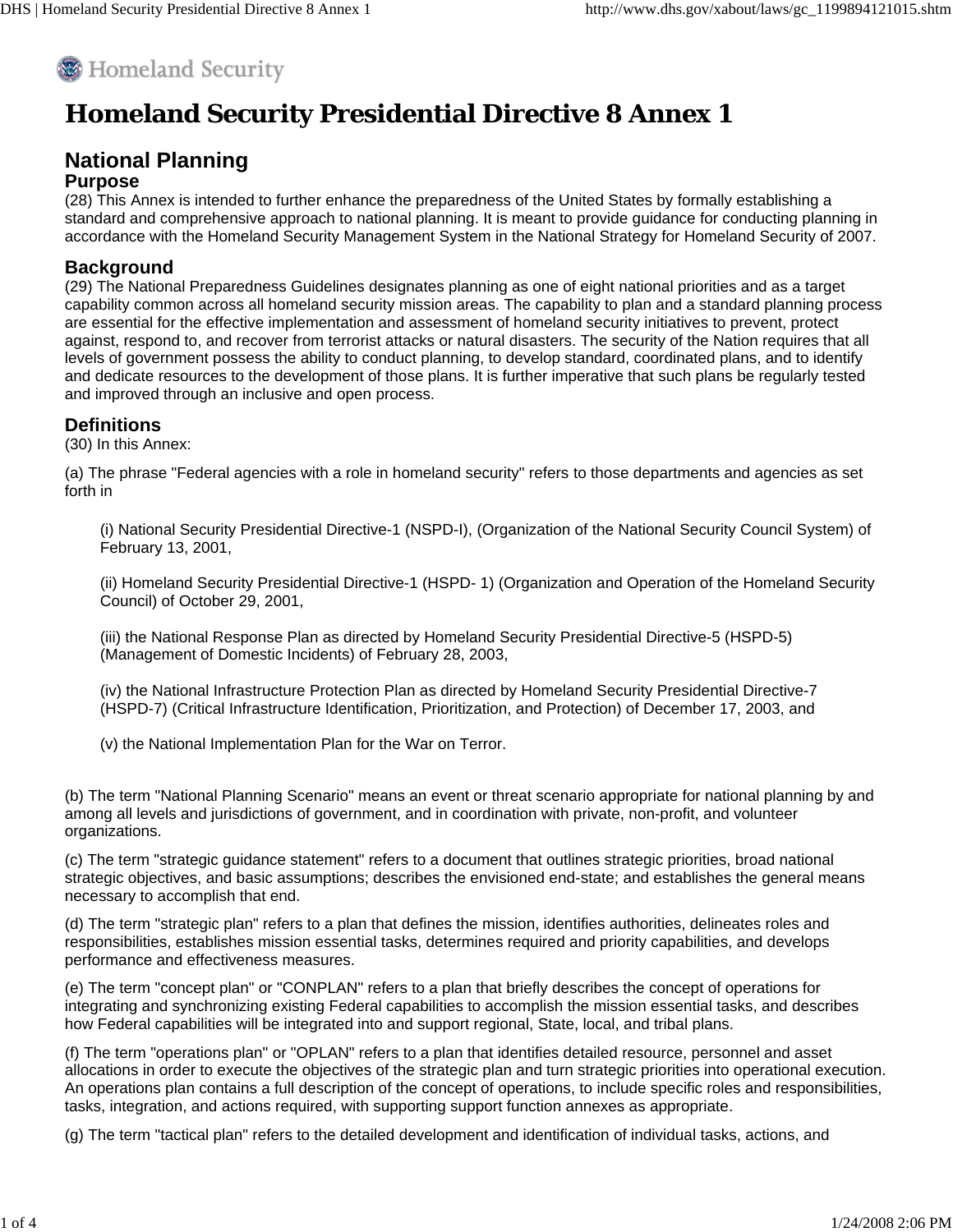objectives tailored to specific situations and fact patterns at an operational level. Tactical planning is meant to support and achieve the objectives of the operations plan.

#### **Policy**

(31) It is the policy of the United States Government to enhance the preparedness of the Nation by developing and maintaining a standardized approach to national planning to integrate and effect policy and operational objectives to prevent, protect against, respond to, and recover from all hazards, and comprises:

- (a) a standardized Federal planning process;
- (b) national planning doctrine;

(c) resourced operational and tactical planning capabilities at each Federal department and agency with a role in homeland security;

(d) strategic guidance, strategic plans, concepts of operations, and operations plans and as appropriate, tactical plans; and

(e) a system for integrating plans among all levels of government.

#### **Development of a Standardized National Planning Process and Integration System**

(32) There is established a planning process involving three levels of planning:

- (a) strategic;
- (b) operational; and
- (c) tactical.

The planning process will result in the development of a family of related planning documents to include strategic guidance statements, strategic plans, concepts of operations, operations plans, and as appropriate, tactical plans.

(33) No later than 2 months after the issuance of this Annex, the Secretary of Homeland Security (Secretary) shall submit to the President for approval, through the Assistant to the President for Homeland Security and Counterterrorism, an Integrated Planning System (IPS) that is developed in coordination with the heads of Federal agencies with a role in homeland security and that

- (a) provides common processes for developing plans,
- (b) serves to implement phase one of the Homeland Security Management System, and
- (c) includes the following:

(i) national planning doctrine and planning guidance, instruction, and process to ensure consistent planning across the Federal Government;

(ii) a mechanism that provides for concept development to identify and analyze the mission and potential courses of action;

(iii) a description of the process that allows for plan refinement and proper execution to reflect developments in risk, capabilities, or policies, as well as to incorporate lessons learned from exercises and actual events;

(iv) a description of the process that links regional, State, local, and tribal plans, planning cycles, and processes and allows these plans to inform the development of Federal plans;

(v) a process for fostering vertical and horizontal integration of Federal, State, local, and tribal plans that allows for State, local, and tribal capability assessments to feed into Federal plans; and

(vi) a guide for all-hazards planning, with comprehensive, practical guidance and instruction on fundamental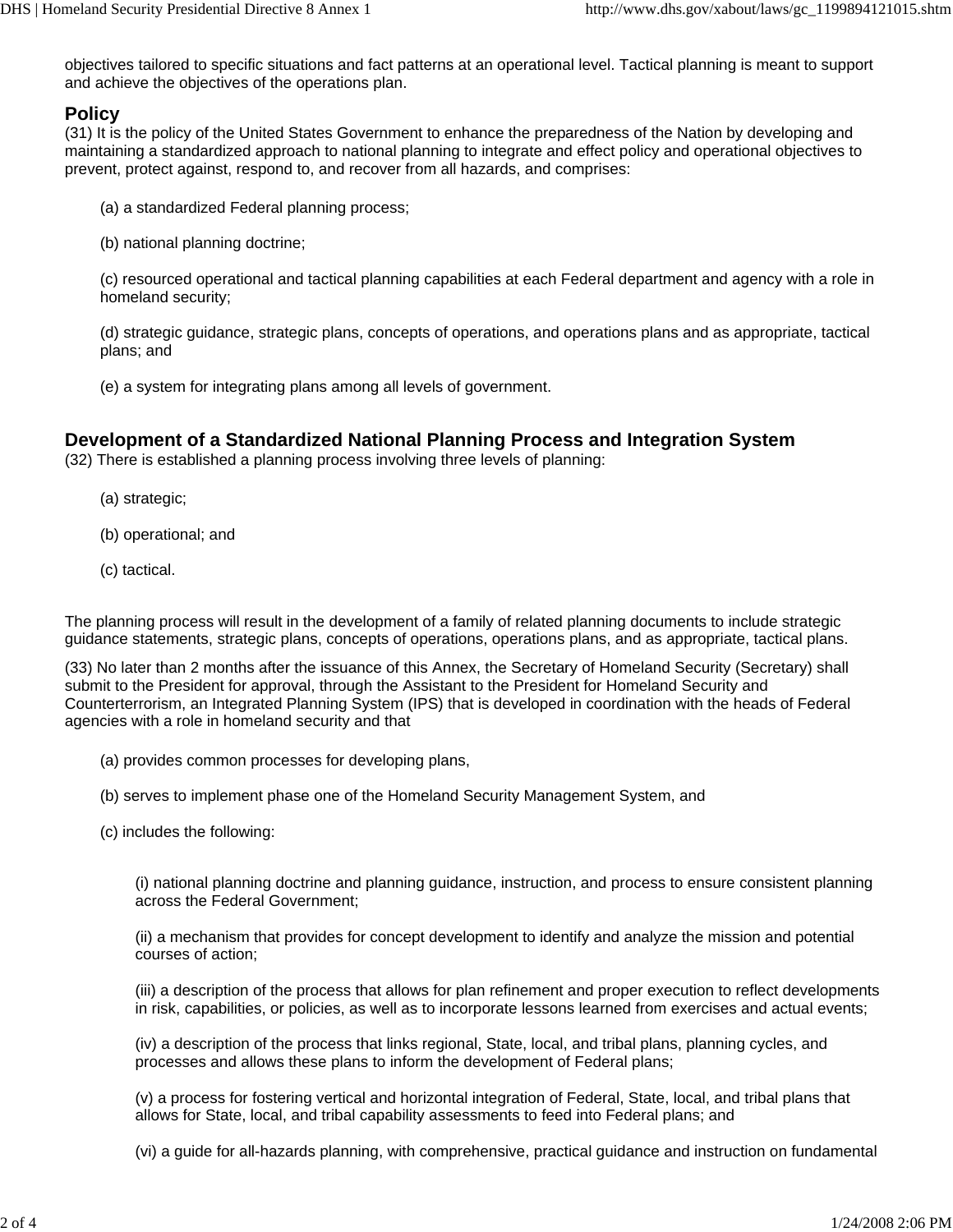planning principles that can be used at Federal, State, local, and tribal levels to assist the planning process.

#### **Development of National Planning Scenarios**

(34) National Planning Scenarios shall be developed, updated, or amended as necessary by the Secretary, in coordination with the heads of Federal agencies with a role in homeland security, and shall be informed by a risk-based analysis intended to focus planning efforts on the most likely or most dangerous threats to the homeland. The Secretary shall update the National Planning Scenarios on a biennial basis, or more frequently if necessary, and notify the Assistant to the President for Homeland Security and Counterterrorism of any updates.

#### **Federal Roles and Responsibilities**

(35) After the approval of the IPS, the Secretary shall develop, in coordination with the heads of Federal agencies with a role in homeland security, a strategic guidance statement for each National Planning Scenario developed under section 34. A strategic guidance statement shall be effective upon its approval by the Secretary.

(36) No later than 90 days after the approval of each strategic guidance statement, the Secretary shall develop, in coordination with the heads of Federal agencies with a role in homeland security and the Director of the National Counterterrorism Center (consistent with section 119 of the National Security Act of 1947, as amended (50 U.S.C. 404o)), a corresponding strategic plan. A strategic plan shall be effective upon its approval by the Secretary.

(37) No later than 180 days after the approval of each strategic plan under section 36, the Secretary, in coordination with the heads of Federal agencies with a role in homeland security and in consultation with appropriate State, local, and tribal governments, shall develop a concept of operations plan (CONPLAN). A CONPLAN shall be effective upon its approval by the Secretary.

(38) No later than 120 days after approval of each CONPLAN under section 37, the head of each Federal agency with a role in homeland security shall develop an operations plan (OPLAN) and, at his or her discretion, a tactical plan to execute the roles and responsibilities assigned to that agency in each CONPLAN. The development of an OPLAN (and any tactical plan) may begin before the commensurate strategic plan and CONPLAN are completed.

(39) As part of regular budget submissions to the Director of the Office of Management and Budget, each Federal agency with a role in homeland security shall incorporate into its overall mission priorities and guidance constraints the following elements:

- (a) the estimated costs, if any, of its role in Federal strategic, operational, and tactical planning; and
- (b) the estimated costs of executing its responsibilities under any approved OPLAN.

(40) The Secretary, in coordination with Federal agencies with a role in homeland security, shall develop a National Homeland Security Plan (Plan) that is an overarching strategic plan to guide national efforts to execute the National Strategy for Homeland Security of 2007. This Plan is intended to facilitate Federal homeland security coordination, establish priorities, and define roles and responsibilities for preventing, protecting against, responding to, and recovering from man-made or natural disasters. The Plan shall be submitted to the President for approval through the Assistant to the President for Homeland Security and Counterterrorism within 120 days of the approval of this Annex.

#### **State and Local Planning**

(41) Developing a synchronized and coordinated planning capability at all levels of government is of paramount national importance. To that end, the Secretary shall:

(a) expand opportunities for education, training, and professional development for planning communities at all levels, consistent with Executive Order 13434, National Security Professional Development, of May 17, 2007;

(b) identify opportunities within Federal homeland security preparedness programs, to foster effective synchronization of Federal, State, local, and tribal plans; and

(c) expand opportunities in the National Exercise Program to rigorously test and validate plans for a broader spectrum of the national planning community.

#### **General Provisions**

(42) All general provisions of HSPD-8 apply to this Annex.